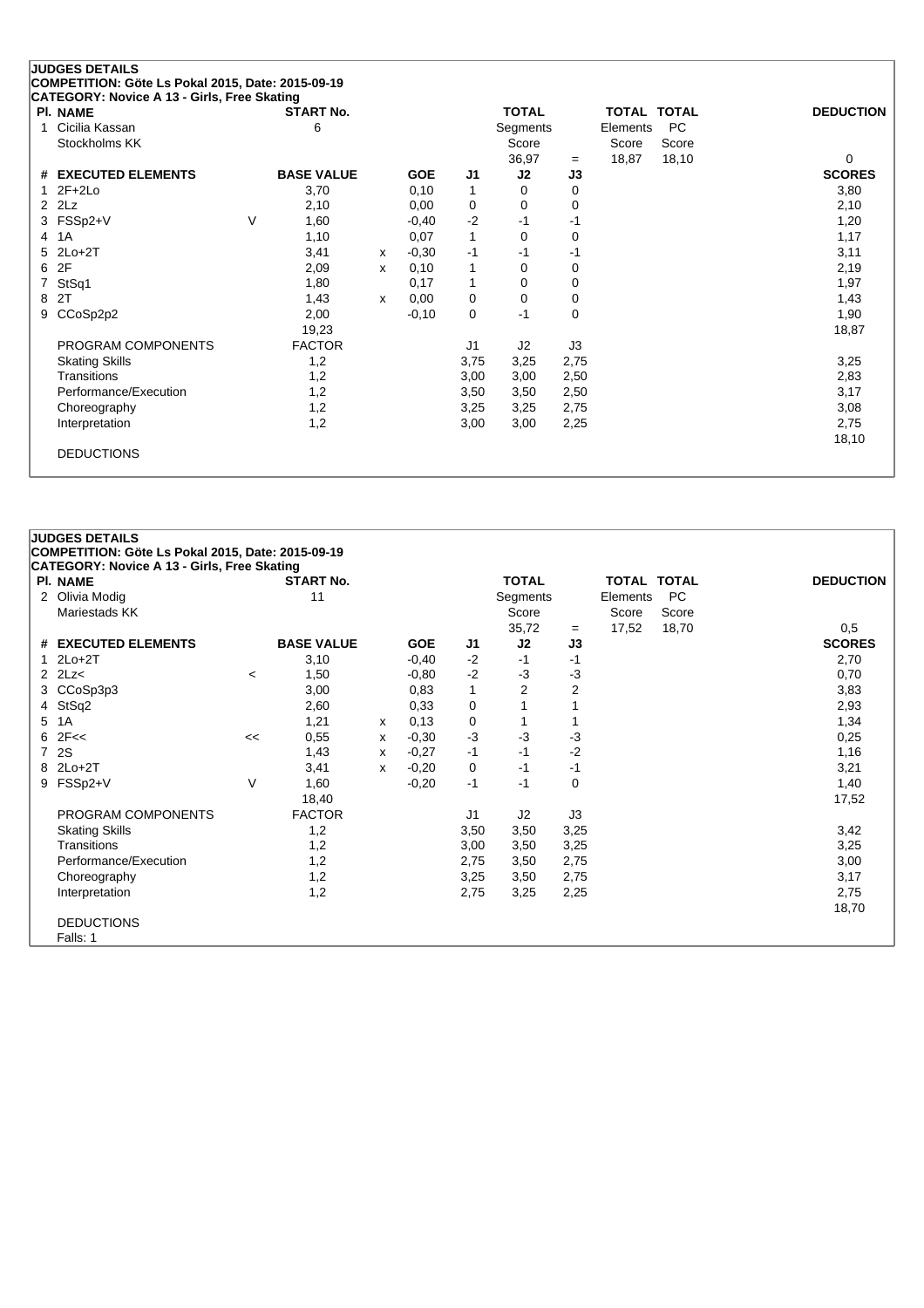| <b>JUDGES DETAILS</b>  | CATEGORY: Novice A 13 - Girls, Free Skating | COMPETITION: Göte Ls Pokal 2015, Date: 2015-09-19 |            |              |              |    |
|------------------------|---------------------------------------------|---------------------------------------------------|------------|--------------|--------------|----|
| <b>PI. NAME</b>        |                                             | <b>START No.</b>                                  |            |              | <b>TOTAL</b> |    |
| 3 Sarah Rosvall        |                                             | 10                                                |            |              | Segments     |    |
| Uppsala SK             |                                             |                                                   |            |              | Score        |    |
|                        |                                             |                                                   |            |              | 35.51        |    |
| # EXECUTED ELEMENTS    |                                             | <b>BASE VALUE</b>                                 | <b>GOE</b> | J1.          | J2           | J3 |
| -2F                    |                                             | 1,90                                              | 0.10       | 0            | 0            |    |
| $2 \t1A+2T$            |                                             | 2.40                                              | $-0.07$    | -1           | 0            |    |
| $C$ Co $S$ n $3$ n $3$ |                                             | 3.00                                              | -0.10      | <sup>0</sup> | O            | -1 |

| # EXECUTED ELEMENTS   | <b>BASE VALUE</b> |   | <b>GOE</b> | J <sub>1</sub> | J2   | J3       | <b>SCORES</b> |
|-----------------------|-------------------|---|------------|----------------|------|----------|---------------|
| 12F                   | 1,90              |   | 0,10       | 0              | 0    |          | 2,00          |
| $2 \quad 1A+2T$       | 2,40              |   | $-0,07$    | $-1$           | 0    | 0        | 2,33          |
| 3 CCoSp3p3            | 3,00              |   | $-0,10$    | 0              | 0    | -1       | 2,90          |
| 4 1Lz                 | 0,60              |   | $-0,13$    | $-1$           | $-1$ | $-2$     | 0,47          |
| 5 2Lz                 | 2,31              | x | 0,00       | 0              | 0    | 0        | 2,31          |
| 6 FSSp2               | 2,30              |   | $-0,40$    | $-2$           | $-2$ | 0        | 1,90          |
| 7 2Lo                 | 1,98              | x | 0,10       | 1              | 0    | 0        | 2,08          |
| 8 2F+2T               | 3,52              | x | $-0,20$    | 0              | $-1$ | -1       | 3,32          |
| 9 StSq1               | 1,80              |   | $-0,20$    | $-1$           | $-1$ | $\Omega$ | 1,60          |
|                       | 19,81             |   |            |                |      |          | 18,91         |
| PROGRAM COMPONENTS    | <b>FACTOR</b>     |   |            | J1             | J2   | J3       |               |
| <b>Skating Skills</b> | 1,2               |   |            | 3,00           | 3,00 | 3,25     | 3,08          |
| <b>Transitions</b>    | 1,2               |   |            | 2,75           | 2,50 | 3,25     | 2,83          |
| Performance/Execution | 1,2               |   |            | 2,25           | 3,25 | 2,75     | 2,75          |
| Choreography          | 1,2               |   |            | 2,50           | 3,00 | 2,50     | 2,67          |
| Interpretation        | 1,2               |   |            | 2,50           | 2,75 | 2,25     | 2,50          |
|                       |                   |   |            |                |      |          | 16,60         |
| <b>DEDUCTIONS</b>     |                   |   |            |                |      |          |               |

**Pl. NAME START No. TOTAL TOTAL TOTAL DEDUCTION**

35,51 <sup>=</sup> 18,91 16,60 0

Elements PC Score Score<br>18.91 16.60

# **JUDGES DETAILS COMPETITION: Göte Ls Pokal 2015, Date: 2015-09-19 CATEGORY: Novice A 13 - Girls, Free Skating**  $\begin{array}{ccc}\n\hline\n\end{array}$  **PLACE** TOTAL TOTAL **DEDUCTION** 4 Sissel Feldt 1 Segments Elements PC<br>Borås KK Score Score Score Score Score Score Score Score 31,51 = 15,81 15,70 0<br> **J2 J3 SCORES # EXECUTED ELEMENTS BASE VALUE GOE J1 J2 J3 SCORES** 1 2F+2T 3,20 -0,30 -1 -1 -1 2,90 2 StSq2 2 2,60 -0,17 1 -1 -1 -1 -1 -1 2,43 3 2Lo+1A+SEQ 2,32 0,00 0 0 0 2,32 4 FCSSp 0,00 0,00 -- -- -- 0,00 5 2Lz 2,31 <sup>x</sup> -0,10 1 -1 -1 2,21 6 2Lo< <sup>&</sup>lt; 1,43 <sup>x</sup> -0,40 -1 -1 -2 1,03 7 2F 2,09 <sup>x</sup> -0,10 0 0 -1 1,99 8 CCoSp2p1 1,70 -0,20 0 -1 -1 1,50 9 2S 1,43 <sup>x</sup> 0,00 0 0 0 1,43 17,08 15,81 PROGRAM COMPONENTS FACTOR J1 J2 J3 Skating Skills 1,2 3,25 3,00 2,25 2,83 Transitions 1,2 3,00 2,25 2,00 2,42 Performance/Execution 1,2 3,00 3,00 1,75 2,58 Choreography 1,2 3,50 2,75 2,00 2,75 Interpretation 1,2 2,75 2,75 2,00 2,50 15,70 DEDUCTIONS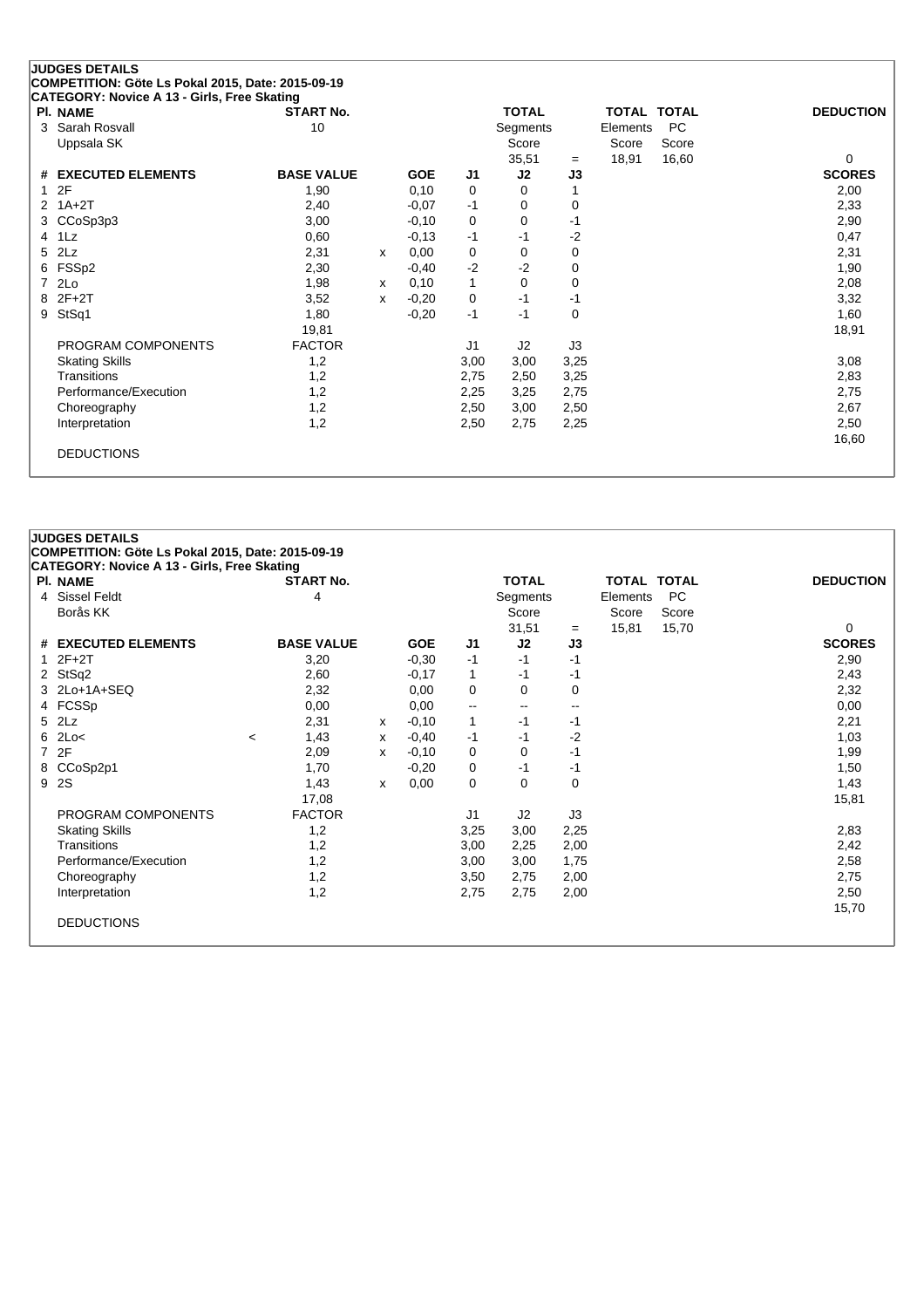# **JUDGES DETAILS COMPETITION: Göte Ls Pokal 2015, Date: 2015-09-19 CATEGORY: Novice A 13 - Girls, Free Skating**

| PI. NAME                   |                          | <b>START No.</b>  |   |            |                | TOTAL    |      | TOTAL TOTAL |       | <b>DEDUCTION</b> |
|----------------------------|--------------------------|-------------------|---|------------|----------------|----------|------|-------------|-------|------------------|
| 5 Felicia Eriksson         |                          | 8                 |   |            |                | Segments |      | Elements    | PC    |                  |
| <b>KK Sollentuna</b>       |                          |                   |   |            |                | Score    |      | Score       | Score |                  |
|                            |                          |                   |   |            |                | 30,79    | $=$  | 13,69       | 17,60 | 0,5              |
| # EXECUTED ELEMENTS        |                          | <b>BASE VALUE</b> |   | <b>GOE</b> | J1             | J2       | J3   |             |       | <b>SCORES</b>    |
| 12F                        |                          | 1,90              |   | 0,10       | 0              | 0        |      |             |       | 2,00             |
| 2 $2$ $2$ $2$ $-2$ $T$ $<$ | $\overline{\phantom{a}}$ | 2,70              |   | $-0,50$    | $-2$           | $-1$     | $-2$ |             |       | 2,20             |
| 3 1 A                      |                          | 1,10              |   | 0,00       | 0              | 0        | 0    |             |       | 1,10             |
| 4 FCSp1+V                  | V                        | 1,30              |   | $-0,40$    | $-1$           | $-1$     | $-2$ |             |       | 0,90             |
| $5$ 2S+2T                  |                          | 2,60              |   | $-0,13$    | 0              | $-1$     | -1   |             |       | 2,47             |
| 62F<                       | $\,<\,$                  | 1,54              | x | $-0,50$    | $-2$           | $-1$     | $-2$ |             |       | 1,04             |
| 7 CCoSp2pB                 |                          | 1,50              |   | $-0,20$    | 0              | $-1$     | -1   |             |       | 1,30             |
| 8 2Lo                      |                          | 1,98              | x | $-0,90$    | $-3$           | $-3$     | $-3$ |             |       | 1,08             |
| 9 StSq1                    |                          | 1,80              |   | $-0,20$    | $-1$           | $-1$     | 0    |             |       | 1,60             |
|                            |                          | 16,42             |   |            |                |          |      |             |       | 13,69            |
| PROGRAM COMPONENTS         |                          | <b>FACTOR</b>     |   |            | J <sub>1</sub> | J2       | J3   |             |       |                  |
| <b>Skating Skills</b>      |                          | 1,2               |   |            | 2,75           | 2,75     | 3,00 |             |       | 2,83             |
| Transitions                |                          | 1,2               |   |            | 3,00           | 2,75     | 2,75 |             |       | 2,83             |
| Performance/Execution      |                          | 1,2               |   |            | 3,50           | 3,00     | 2,50 |             |       | 3,00             |
| Choreography               |                          | 1,2               |   |            | 3,00           | 3,00     | 2,75 |             |       | 2,92             |
| Interpretation             |                          | 1,2               |   |            | 3,50           | 2,75     | 3,00 |             |       | 3,08             |
|                            |                          |                   |   |            |                |          |      |             |       | 17,60            |
| <b>DEDUCTIONS</b>          |                          |                   |   |            |                |          |      |             |       |                  |
| Falls: 1                   |                          |                   |   |            |                |          |      |             |       |                  |

### **JUDGES DETAILS COMPETITION: Göte Ls Pokal 2015, Date: 2015-09-19 CATEGORY: Novice A 13 - Girls, Free Skating Pl. NAME START No. TOTAL TOTAL TOTAL DEDUCTION** 6 Dorotea Larsson 9 Segments Elements PC KK Sollentuna Score Score Score Score Score Score Score Score Score Score Score Score Score Score Score Score Score Score Score Score Score Score Score Score Score Score Score Score Score Score Score Score Score Score Scor 28,92 = 11,62 17,80 0,5<br> **J2 J3 SCORES # EXECUTED ELEMENTS BASE VALUE GOE J1 J2 J3 SCORES** 1 1A 1,10 0,00 0 0 0 1,10 2 2Lo 1,80 -0,90 -3 -3 -3 0,90 3 2F 1,90 -0,40 -2 -1 -1 1,50 4 FCSpB 1,60 -0,50 -1 -2 -2 1,10 5 1F+1T 0,90 -0,20 -1 -2 -3 0,70 6 2S+1A+SEQ 2,11 <sup>x</sup> -0,07 0 0 -1 2,04 7 StSq1 1,80 0,33 1 1 0 2,13 8 2Lo<< << 0,55 <sup>x</sup> -0,30 -3 -3 -3 0,25 9 CCoSp3p1 2,00 -0,10 0 0 -1 1,90 13,76 11,62 PROGRAM COMPONENTS FACTOR 11 J2 J3 Skating Skills 1,2 2,75 3,25 3,00 3,00 Transitions 1,2 2,50 3,50 2,50 2,83 Performance/Execution 1,2 3,00 3,75 2,25 3,00 3,00 3,75 3,00 Choreography 1,2 3,25 3,25 2,50 3,00 Interpretation 1,2 3,00 3,50 2,50 3,00 17,80 DEDUCTIONS Falls: 1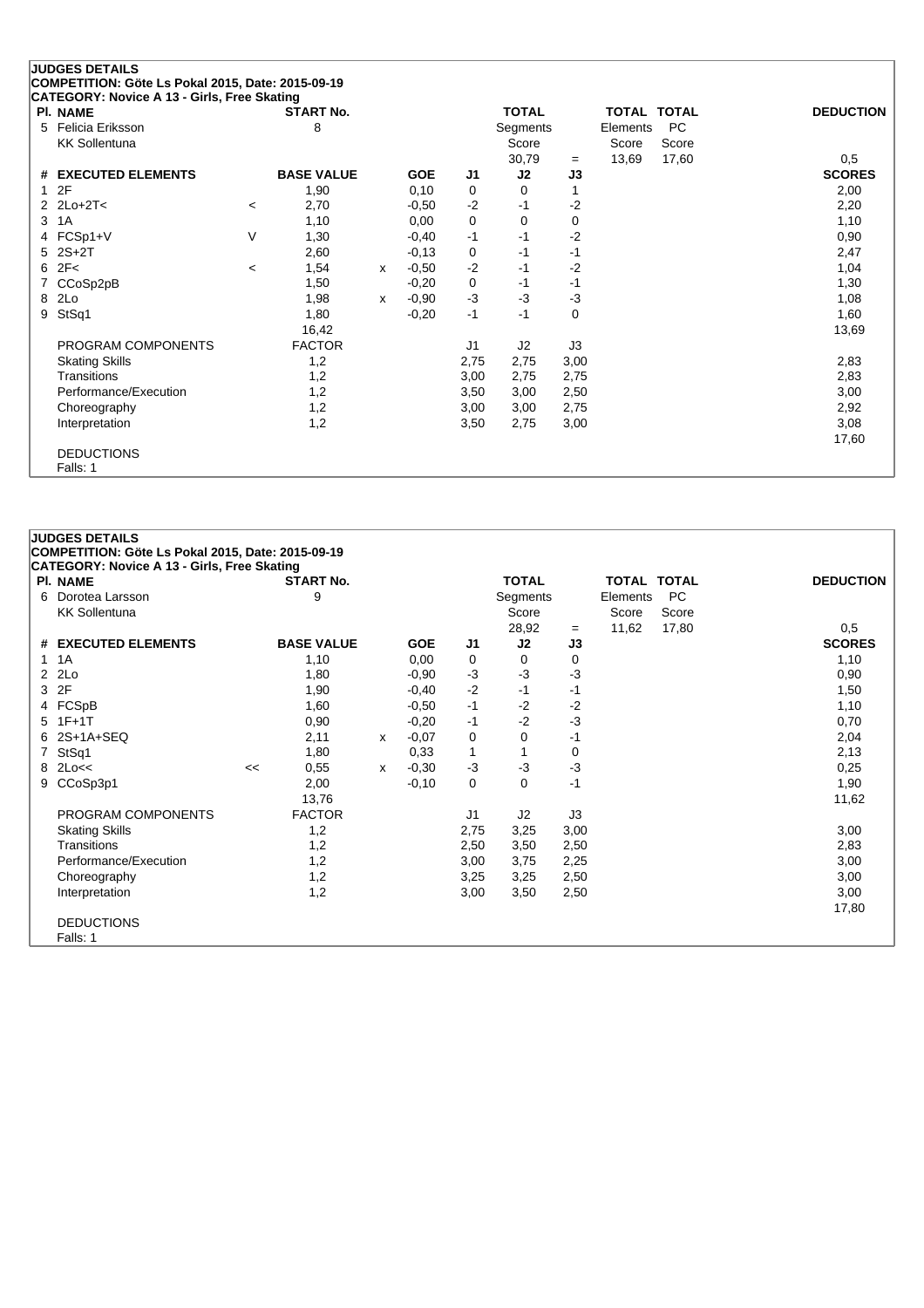# **JUDGES DETAILS COMPETITION: Göte Ls Pokal 2015, Date: 2015-09-19 CATEGORY: Novice A 13 - Girls, Free Skating**

| PI. NAME              |         | <b>START No.</b>  |   |            |                | <b>TOTAL</b> |      | <b>TOTAL</b> | <b>TOTAL</b> | <b>DEDUCTION</b> |
|-----------------------|---------|-------------------|---|------------|----------------|--------------|------|--------------|--------------|------------------|
| 7 Filippa Kåberg      |         |                   |   |            |                | Segments     |      | Elements     | <b>PC</b>    |                  |
| Skövde KK             |         |                   |   |            |                | Score        |      | Score        | Score        |                  |
|                       |         |                   |   |            |                | 27,45        | $=$  | 12,25        | 15,20        | 0                |
| # EXECUTED ELEMENTS   |         | <b>BASE VALUE</b> |   | <b>GOE</b> | J <sub>1</sub> | J2           | J3   |              |              | <b>SCORES</b>    |
| 1 $2S+2T<$            | <       | 2,20              |   | $-0,33$    | $-2$           | -1           | $-2$ |              |              | 1,87             |
| $2$ $2Lo$             |         | 1,80              |   | 0,00       | 0              | 0            | 0    |              |              | 1,80             |
| $3$ $2F <$            | <<      | 0,50              |   | $-0,27$    | $-2$           | $-3$         | -3   |              |              | 0,23             |
| 4 FCSp1               |         | 1,90              |   | $-0,20$    | 0              | $-1$         | $-1$ |              |              | 1,70             |
| $5$ 2Lo<              | $\,<\,$ | 1,30              |   | $-0,40$    | $-1$           | $-1$         | $-2$ |              |              | 0,90             |
| 6 StSq2               |         | 2,60              |   | $-0,50$    | $-1$           | -1           | $-1$ |              |              | 2,10             |
| $7.1A+2T<<$           | <<      | 1,65              | х | $-0,53$    | $-2$           | -3           | -3   |              |              | 1,12             |
| 8 2S                  |         | 1,43              | x | 0,00       | 0              | 0            | 0    |              |              | 1,43             |
| 9 CCoSp2p1            |         | 1,70              |   | $-0,60$    | $-2$           | $-2$         | $-2$ |              |              | 1,10             |
|                       |         | 15,08             |   |            |                |              |      |              |              | 12,25            |
| PROGRAM COMPONENTS    |         | <b>FACTOR</b>     |   |            | J <sub>1</sub> | J2           | J3   |              |              |                  |
| <b>Skating Skills</b> |         | 1,2               |   |            | 2,75           | 2,75         | 2,75 |              |              | 2,75             |
| Transitions           |         | 1,2               |   |            | 2,75           | 2,50         | 2,50 |              |              | 2,58             |
| Performance/Execution |         | 1,2               |   |            | 2,25           | 3,25         | 2,00 |              |              | 2,50             |
| Choreography          |         | 1,2               |   |            | 2,50           | 3,00         | 2,25 |              |              | 2,58             |
| Interpretation        |         | 1,2               |   |            | 2,00           | 2,50         | 2,25 |              |              | 2,25             |
|                       |         |                   |   |            |                |              |      |              |              | 15,20            |
| <b>DEDUCTIONS</b>     |         |                   |   |            |                |              |      |              |              |                  |
|                       |         |                   |   |            |                |              |      |              |              |                  |

## **JUDGES DETAILS**

**COMPETITION: Göte Ls Pokal 2015, Date: 2015-09-19**

| <b>PI. NAME</b>       |         | <b>START No.</b>  |   |            |                          | <b>TOTAL</b> |      | TOTAL TOTAL |           | <b>DEDUCTION</b> |
|-----------------------|---------|-------------------|---|------------|--------------------------|--------------|------|-------------|-----------|------------------|
| 8 Lovisa Aav          |         |                   |   |            |                          | Segments     |      | Elements    | <b>PC</b> |                  |
| Eskilstuna IK         |         |                   |   |            |                          | Score        |      | Score       | Score     |                  |
|                       |         |                   |   |            |                          | 24,73        | $=$  | 10,73       | 14,00     | 0                |
| # EXECUTED ELEMENTS   |         | <b>BASE VALUE</b> |   | <b>GOE</b> | J1                       | J2           | J3   |             |           | <b>SCORES</b>    |
| $1 \quad 2F<$         | $\,<\,$ | 1,40              |   | $-0,50$    | $-2$                     | $-1$         | $-2$ |             |           | 0,90             |
| 2 $2Lz < e$           | < e     | 1,40              |   | $-0,90$    | $-3$                     | $-3$         | $-3$ |             |           | 0,50             |
| $3$ $2S+2Lo<$         | $\prec$ | 2,60              |   | $-0,60$    | $-2$                     | $-2$         | $-2$ |             |           | 2,00             |
| 4 FCSSp               |         | 0,00              |   | 0,00       | $\overline{\phantom{a}}$ | $- -$        | --   |             |           | 0,00             |
| 5 1A                  |         | 1,10              |   | 0,07       | 1                        | 0            | 0    |             |           | 1,17             |
| 6 2Lo                 |         | 1,98              | X | $-0.60$    | $-2$                     | $-2$         | $-2$ |             |           | 1,38             |
| 7 2S+1A+SEQ           |         | 2,11              | x | $-0,13$    | 0                        | $-1$         | $-1$ |             |           | 1,98             |
| 8 StSqB               |         | 1,50              |   | $-0,30$    | -1                       | $-1$         | -1   |             |           | 1,20             |
| 9 CCoSp3p1            |         | 2,00              |   | $-0,40$    | 0                        | $-1$         | $-3$ |             |           | 1,60             |
|                       |         | 14,09             |   |            |                          |              |      |             |           | 10,73            |
| PROGRAM COMPONENTS    |         | <b>FACTOR</b>     |   |            | J1                       | J2           | J3   |             |           |                  |
| <b>Skating Skills</b> |         | 1,2               |   |            | 2,75                     | 2,50         | 2,25 |             |           | 2,50             |
| Transitions           |         | 1,2               |   |            | 2,75                     | 2,25         | 1,75 |             |           | 2,25             |
| Performance/Execution |         | 1,2               |   |            | 2,50                     | 2,75         | 1,50 |             |           | 2,25             |
| Choreography          |         | 1,2               |   |            | 3,00                     | 2,50         | 2,00 |             |           | 2,50             |
| Interpretation        |         | 1,2               |   |            | 2,25                     | 2,50         | 1,75 |             |           | 2,17             |
|                       |         |                   |   |            |                          |              |      |             |           | 14,00            |
| <b>DEDUCTIONS</b>     |         |                   |   |            |                          |              |      |             |           |                  |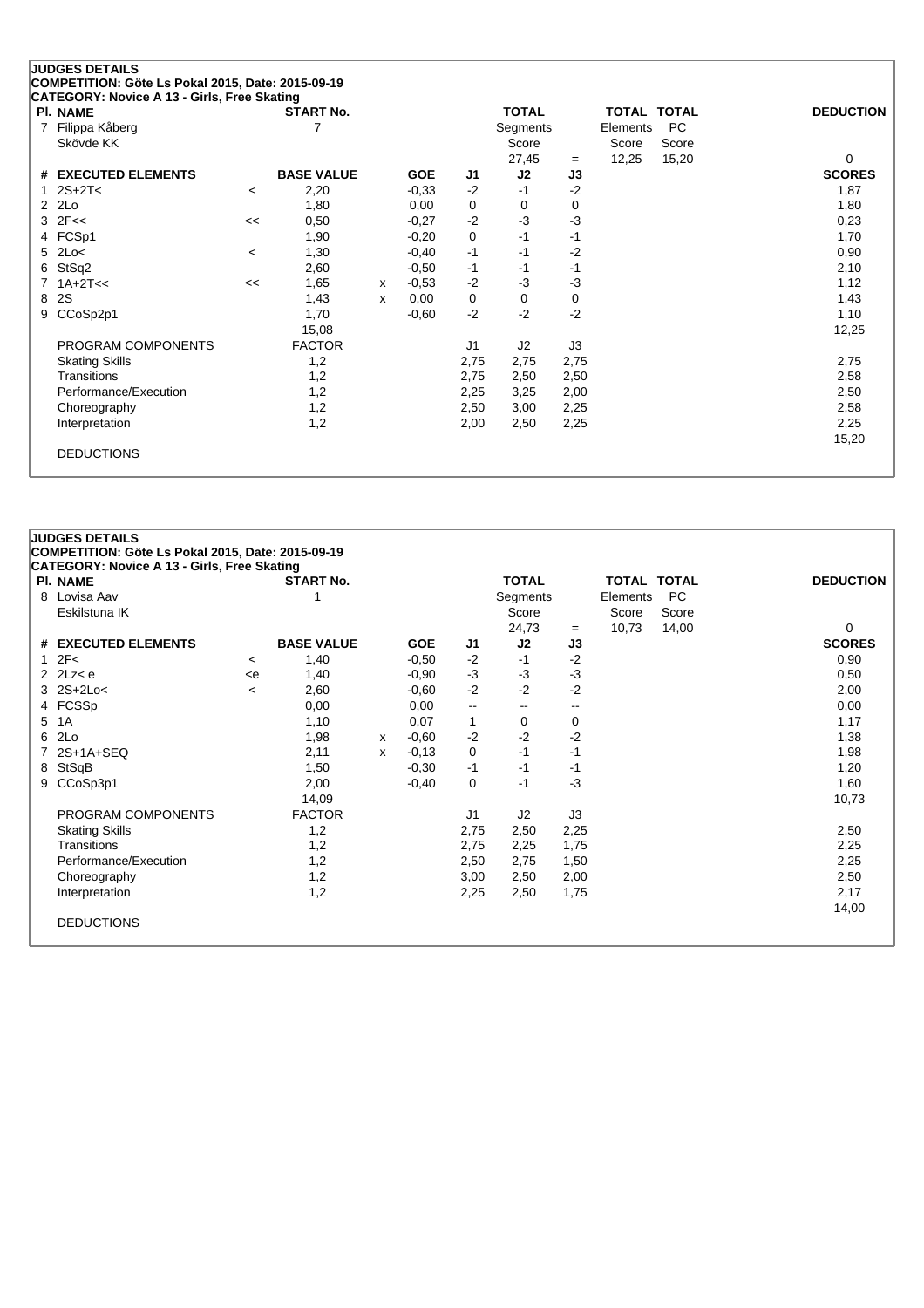# **JUDGES DETAILS COMPETITION: Göte Ls Pokal 2015, Date: 2015-09-19 CATEGORY: Novice A 13 - Girls, Free Skating**

|   | PI. NAME              |         | <b>START No.</b>  |   |            |                          | <b>TOTAL</b>             |                          | <b>TOTAL TOTAL</b> |           | <b>DEDUCTION</b> |
|---|-----------------------|---------|-------------------|---|------------|--------------------------|--------------------------|--------------------------|--------------------|-----------|------------------|
| 9 | Victoria Lunak        |         | $\overline{2}$    |   |            |                          | Segments                 |                          | Elements           | <b>PC</b> |                  |
|   | Örebro KK             |         |                   |   |            |                          | Score                    |                          | Score              | Score     |                  |
|   |                       |         |                   |   |            |                          | 24,08                    | $=$                      | 10,78              | 14,30     |                  |
|   | # EXECUTED ELEMENTS   |         | <b>BASE VALUE</b> |   | <b>GOE</b> | J1                       | J2                       | J3                       |                    |           | <b>SCORES</b>    |
|   | <b>2S</b>             |         | 1,30              |   | $-0,60$    | $-3$                     | $-3$                     | $-3$                     |                    |           | 0,70             |
|   | $2 \t2F < +2T$        | $\,<\,$ | 2,70              |   | $-0,70$    | $-2$                     | $-3$                     | $-2$                     |                    |           | 2,00             |
|   | $3$ $2Lz<<$           | <<      | 0,60              |   | $-0,23$    | $-2$                     | $-2$                     | -3                       |                    |           | 0,37             |
|   | 4 FCSp1               |         | 1,90              |   | $-0,10$    | 0                        | 0                        | $-1$                     |                    |           | 1,80             |
|   | $5$ $2F<$             | $\,<\,$ | 1,54              | х | $-0,50$    | $-1$                     | $-2$                     | $-2$                     |                    |           | 1,04             |
|   | 6 2S                  |         | 1,43              | x | $-0.60$    | $-3$                     | $-3$                     | $-3$                     |                    |           | 0,83             |
|   | 7 StSqB               |         | 1,50              |   | $-0,13$    | $\mathbf{1}$             | -1                       | $-2$                     |                    |           | 1,37             |
|   | 8 2Lo*                | $\star$ | 0,00              | x | 0,00       | $\overline{\phantom{a}}$ | $\overline{\phantom{m}}$ | $\overline{\phantom{a}}$ |                    |           | 0,00             |
|   | 9 CCoSp3p2            |         | 2,50              |   | 0,17       | $\mathbf{1}$             | 0                        | 0                        |                    |           | 2,67             |
|   | 10 $A^*$              | $\star$ | 0,00              | x | 0,00       | $\overline{\phantom{a}}$ | $\overline{\phantom{a}}$ | $-$                      |                    |           | 0,00             |
|   |                       |         | 13,47             |   |            |                          |                          |                          |                    |           | 10,78            |
|   | PROGRAM COMPONENTS    |         | <b>FACTOR</b>     |   |            | J1                       | J2                       | J3                       |                    |           |                  |
|   | <b>Skating Skills</b> |         | 1,2               |   |            | 2,75                     | 2,50                     | 2,00                     |                    |           | 2,42             |
|   | Transitions           |         | 1,2               |   |            | 2,50                     | 2,25                     | 1,50                     |                    |           | 2,08             |
|   | Performance/Execution |         | 1,2               |   |            | 3,00                     | 2,75                     | 1,75                     |                    |           | 2,50             |
|   | Choreography          |         | 1,2               |   |            | 2,50                     | 2,75                     | 2,00                     |                    |           | 2,42             |
|   | Interpretation        |         | 1,2               |   |            | 3,00                     | 2,50                     | 2,00                     |                    |           | 2,50             |
|   |                       |         |                   |   |            |                          |                          |                          |                    |           | 14,30            |
|   | <b>DEDUCTIONS</b>     |         |                   |   |            |                          |                          |                          |                    |           |                  |
|   | Falls: 2              |         |                   |   |            |                          |                          |                          |                    |           |                  |

#### **JUDGES DETAILS**

**COMPETITION: Göte Ls Pokal 2015, Date: 2015-09-19**

| <b>PI. NAME</b>       |         | <b>START No.</b>  |   |            |                          | <b>TOTAL</b>             |      | TOTAL TOTAL |           | <b>DEDUCTION</b> |
|-----------------------|---------|-------------------|---|------------|--------------------------|--------------------------|------|-------------|-----------|------------------|
| 10 Elisabeth Glantz   |         | 5                 |   |            |                          | Segments                 |      | Elements    | <b>PC</b> |                  |
| Lidköpings KK         |         |                   |   |            |                          | Score                    |      | Score       | Score     |                  |
|                       |         |                   |   |            |                          | 23,87                    | $=$  | 9,47        | 14,40     | $\Omega$         |
| # EXECUTED ELEMENTS   |         | <b>BASE VALUE</b> |   | <b>GOE</b> | J1                       | J2                       | J3   |             |           | <b>SCORES</b>    |
| 1 CCoSp2p2            |         | 2,00              |   | $-0,20$    | 0                        | $-1$                     | $-1$ |             |           | 1,80             |
| 2 StSq1               |         | 1,80              |   | $-0.30$    | $\mathbf 0$              | $-2$                     | -1   |             |           | 1,50             |
| 3 2Lo                 |         | 1,80              |   | 0,10       | $\mathbf{1}$             | 0                        | 0    |             |           | 1,90             |
| 4 1Lze                | e       | 0,55              | x | $-0,23$    | $-3$                     | $-2$                     | $-2$ |             |           | 0,32             |
| 5 FCCoSp              |         | 0,00              |   | 0,00       | $\overline{\phantom{a}}$ | $\overline{\phantom{m}}$ | --   |             |           | 0,00             |
| $6$ $2S+2T$           |         | 2,86              | X | $-0,40$    | $-2$                     | $-2$                     | $-2$ |             |           | 2,46             |
| 7 1F                  |         | 0,55              | x | $-0,27$    | $-2$                     | $-3$                     | $-3$ |             |           | 0,28             |
| 8 2T*+2T*             | $\star$ | 0,00              | X | 0,00       | $\overline{\phantom{a}}$ | $\overline{\phantom{m}}$ | --   |             |           | 0,00             |
| 9 1A                  |         | 1,21              | x | 0,00       | 0                        | 0                        | 0    |             |           | 1,21             |
|                       |         | 10,77             |   |            |                          |                          |      |             |           | 9,47             |
| PROGRAM COMPONENTS    |         | <b>FACTOR</b>     |   |            | J1                       | J2                       | J3   |             |           |                  |
| <b>Skating Skills</b> |         | 1,2               |   |            | 2,75                     | 2,25                     | 2,50 |             |           | 2,50             |
| Transitions           |         | 1,2               |   |            | 2,25                     | 2,25                     | 2,25 |             |           | 2,25             |
| Performance/Execution |         | 1,2               |   |            | 2,50                     | 2,75                     | 2,00 |             |           | 2,42             |
| Choreography          |         | 1,2               |   |            | 3,00                     | 2,50                     | 2,25 |             |           | 2,58             |
| Interpretation        |         | 1,2               |   |            | 2,00                     | 2,50                     | 2,25 |             |           | 2,25             |
|                       |         |                   |   |            |                          |                          |      |             |           | 14,40            |
| <b>DEDUCTIONS</b>     |         |                   |   |            |                          |                          |      |             |           |                  |